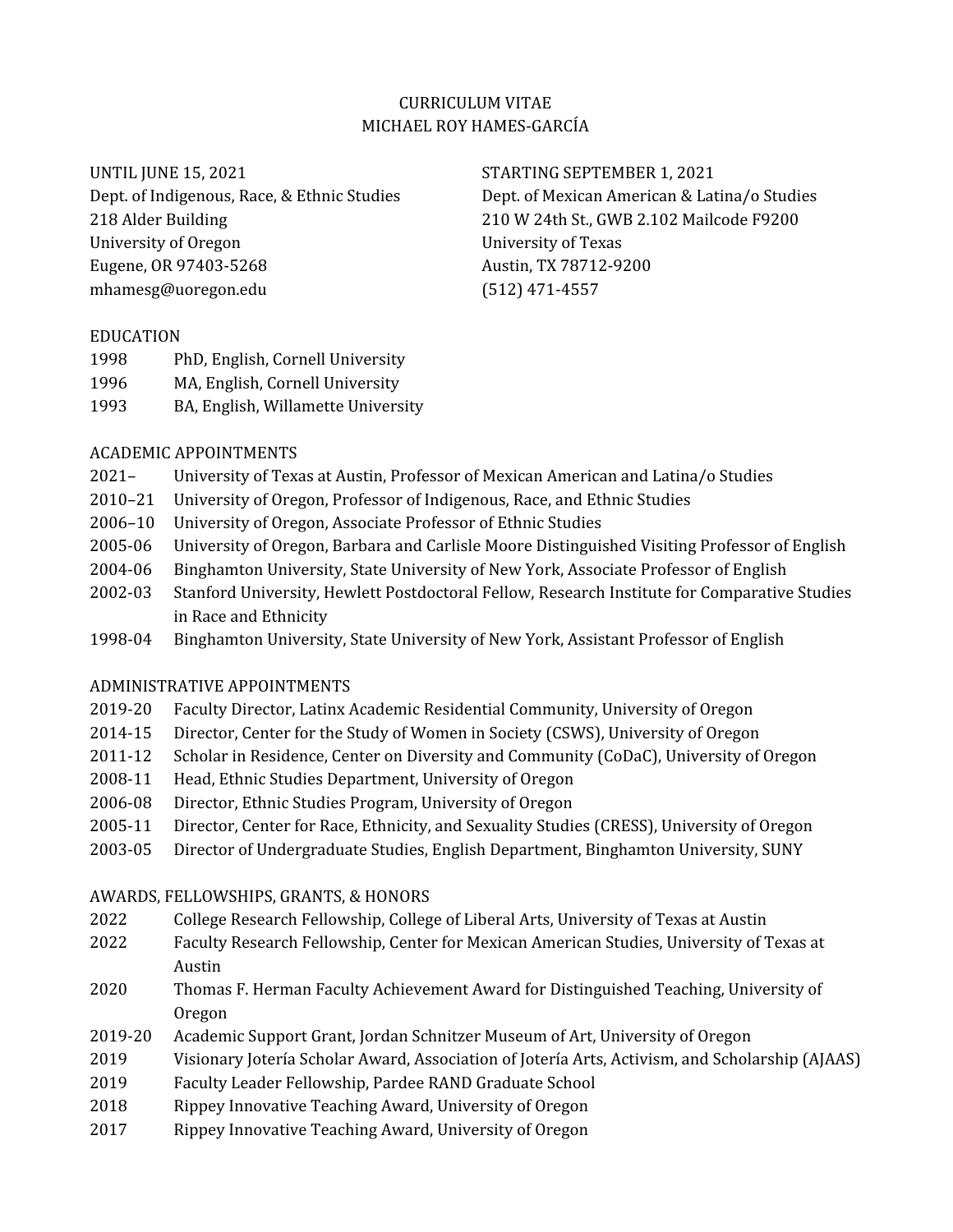| 2014    | Summer Research Stipend (institutionally nominated for an NEH Summer Stipend), University<br>of Oregon                         |
|---------|--------------------------------------------------------------------------------------------------------------------------------|
| 2014    | Mariposa Award, National Association of Chicana and Chicano Studies LBMT and Joto<br>Caucuses                                  |
| 2013    | Fund for Faculty Excellence Award (for distinction in scholarship and contribution to the<br>university), University of Oregon |
| 2012    | Lambda Literary Award for LGBT Anthology (Gay Latino Studies), Lambda Literary Foundation                                      |
| 2011    | Martin Luther King, Jr. Award (for promoting cultural diversity and racial justice), University<br>of Oregon                   |
| 2008-09 | Tom and Carol Williams Fund for Undergraduate Education Award, University of Oregon                                            |
| 2002-03 | Hewlett Fellowship, Research Institute for Comparative Studies in Race and Ethnicity,<br><b>Stanford University</b>            |
| 2002-03 | Dr. Nuala McGann Dresher Leave, United University Professionals (UUP)                                                          |
| 2001    | Dean's Research Semester, Binghamton University, State University of New York                                                  |
| 1999-03 | Dean's Workshop (series of one-year awards), Binghamton University, State University of New<br>York                            |
| 1997-98 | Mellon Dissertation Completion Fellowship, Cornell University                                                                  |
| 1995-97 | Graduate School Special Minority Fellowship, Cornell University                                                                |
| 1993-94 | Sage Fellowship, Cornell University                                                                                            |

## CURRENT RESEARCH

"Not What We Had in Mind: Policing and the Limits of Community Oversight"

This research compares external oversight of law enforcement in three locations: Eugene, Oregon; Los Angeles County, California; and British Columbia, Canada. Police oversight is resisted by police unions as enfeebling and derided by abolitionists as concessionary; yet it has been touted as the gold standard for policing reform since the 1967 Kerner Commission. I argue that community-based demands for police accountability in moments of crisis too often get displaced by local planning mechanisms intended to achieve transparency in formal reviews of police conduct. In other words, procedural fairness emerges as an ideal for local planners, while community organizers and activists hope for substantive justice. The goals of official policy makers can thus become obstacles to the goals of community activists, although both understand themselves to be pursuing the end of improving external oversight of the police.

## PUBLICATIONS — BOOKS

- 1. *Identity Complex: Making the Case for Multiplicity*. Minneapolis: University of Minnesota Press, 2011. —Reviews: Lisa Rivera in *Hypatia* 28.2 [2013]: 393-95; Cara Fabre in *American Literature* 84.4 [2012]; Maria Damon in *Western American Literature* 47.4 (2013): 424-26.
- 2. *Fugitive Thought: Prison Movements, Race, and the Meaning of Justice*. Minneapolis: University of Minnesota Press, 2004.

–Selected as a featured text by the Cultural Studies Association for its national meeting in April 2005.

–Reviewed in *Radical Philosophy Review* 8.1 [2005], by Dylan Rodríguez; *American Literature* 77.4 [2005], by Megan Sweeney; *Interventions: International Journal of Postcolonial Studies* 7.2 [2005], by Gregory E. Rutledge; *Aztlán* 31.2 [2006], by Frederick Luis Aldama; *American*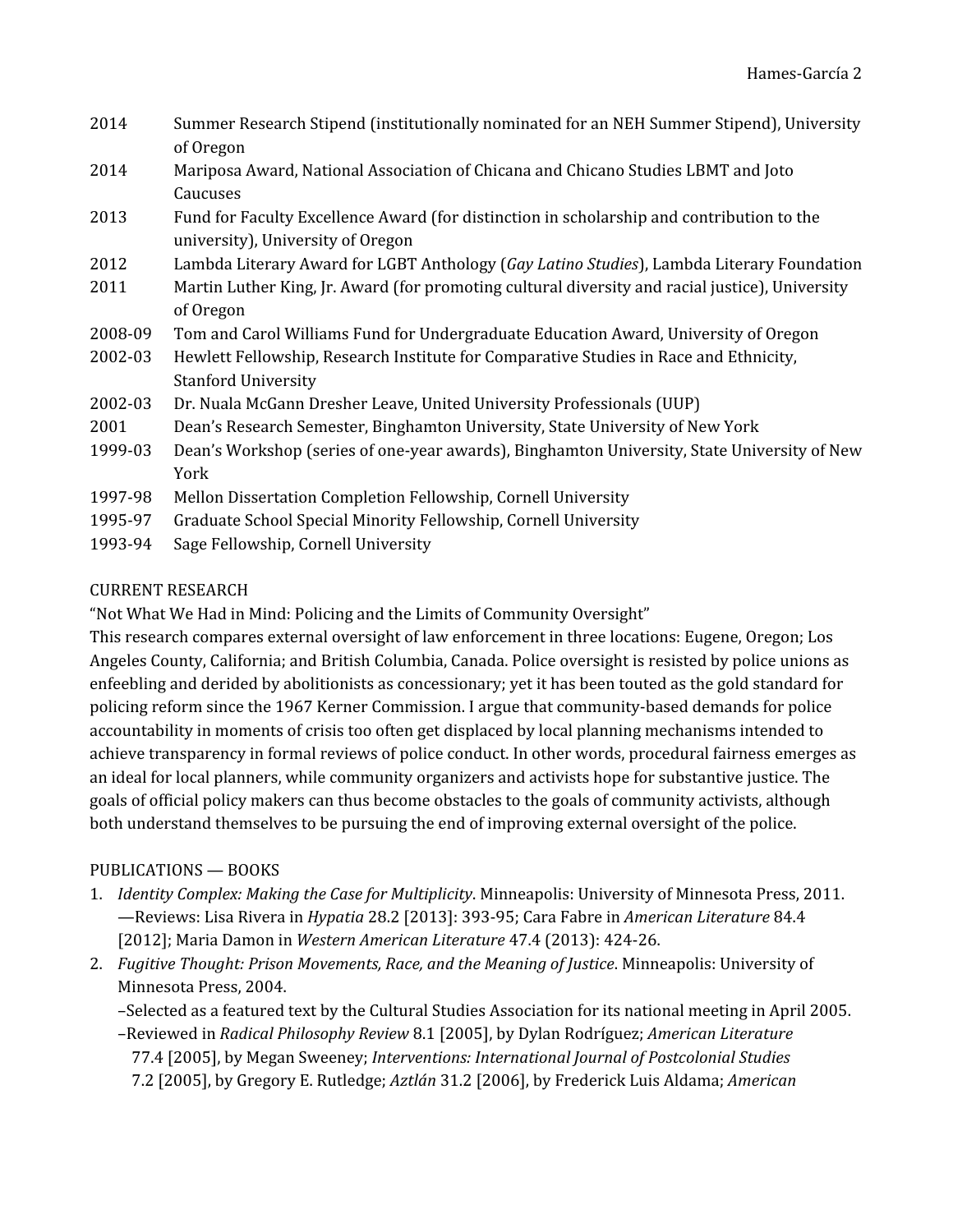*Literary History* 18.4 [2006], by Gregg Crane; *American Quarterly* 60.2 [2008], by Jason Haslam.

PUBLICATIONS — EDITED BOOKS AND JOURNAL ISSUES

- 1. "Jotería Studies," a special issue of *Aztlán: A Journal of Chicano Studies* 39.1 (Spring 2014): 135-259. (Eleven articles and an introduction.)
- 2. *Gay Latino Studies: A Critical Reader*. (Co-edited with Ernesto J. Martínez.) Durham, NC: Duke University Press, 2011.

–Winner of the Lambda Literary Award for LGBT Anthology.

–Reviewed in *MELUS: Multi-Ethnic Literature of the U.S.* 37.1 [2012], by Marci Carrasquillo.

3. *Identity Politics Reconsidered*. (Co-edited with Linda Martín Alcoff, Satya P. Mohanty, and Paula M. L. Moya.) New York: Palgrave Macmillan, 2006.

–Reviewed in *Nations and Nationalism* 13.1 [2007], by Veronika Bajt.

4. *Reclaiming Identity: Realist Theory and the Predicament of Postmodernism*. (Co-edited with Paula M. L. Moya.) Berkeley: University of California Press, 2000.

–Reprinted in India by Orient Longman in 2001.

–Reviewed in *Diaspora: A Journal of Transnational Studies* 11.1 [2002], by Shari Stone-Mediatore; *Cultural Logic* 4 [2002], by Carol J. Moeller; *Cultural Logic* 4 [2002], by Barbara Foley; *Cultural Logic* 5 [2002], by Robert Young; *Latin American Research Review* 37.3 [2002], by Frederick Luis Aldama; *Radical Philosophy Review* 10.1 [2007], by Mariana Ortega.

# PUBLICATIONS — BOOK CHAPTERS AND JOURNAL ARTICLES

- 1. "Sexual Identity, Coloniality, and the Practice of Coming Out: A Conversation." (Co-authored with María Lugones.) In *Decolonial Thinking: Resistant Meanings and Communal Other-Sense.* Ed María Lugones and Patrick Crowley. Bloomington: Indiana University Press, 2021.
- 2. "Are Prisons Tolerable?" *Carceral Notebooks* 12 (2016): 151-86.
- 3. "Jotería Studies, or the Political Is Personal." *Aztlán: A Journal of Chicano Studies* 39.1 (2014): 135-41.
- 4. Mari Castañeda, and Michael Hames-García. "Breaking through the Associate Professor Glass Ceiling." In *The Truly Diverse Faculty: New Dialogues in American Higher Education*. Ed. Stephanie Fryberg and Ernesto J. Martínez. New York: Palgrave, 2014. 265-83.
- 5. "Which Way Forward? The Corporate University as a Site of Contradiction." In *The Truly Diverse Faculty: New Dialogues in American Higher Education*. Ed. Stephanie Fryberg and Ernesto J. Martínez. New York: Palgrave, 2014. 89-96.
- 6. "What's after Queer Theory? Queer Ethnic and Indigenous Studies" *Feminist Studies* 39.2 (Summer 2013): 384-404.
- 7. Hames-García, Michael, and Ernesto J. Martínez. "Introduction: Re-Membering Gay Latino Studies." In *Gay Latino Studies: A Critical Reader*. Ed. Michael Hames-García and Ernesto J. Martínez. Durham, NC: Duke University Press, 2011. 1-18.
- 8. "Queer Theory Revisited." In *Gay Latino Studies: A Critical Reader*. Ed. Michael Hames-García and Ernesto J. Martínez. Durham, NC: Duke University Press, 2011. 19-45.
- 9. "Is Diversity Enough without Social Justice?" In *The Future of Diversity*. Ed. Satya P. Mohanty and Daniel Little. New York: Palgrave Macmillan, 2010. 51-68.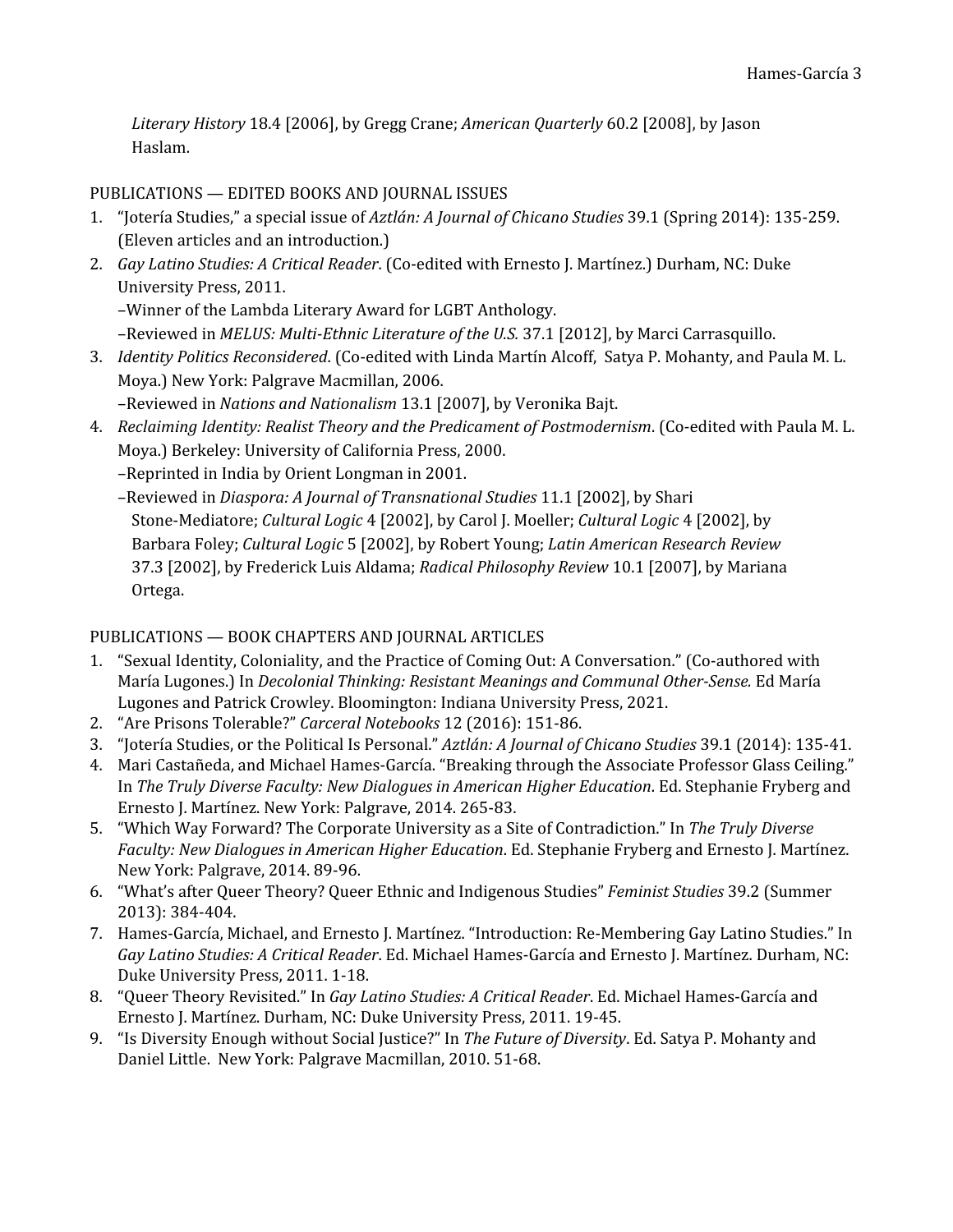- 10. "Three Dilemmas of a Queer Activist-Scholar of Color." In *Activist Scholarship: Social Movements and Emancipatory Knowledge*. Ed. Julia Sudbury and Margo Okazawa-Rey. Boulder, CO: Paradigm, 2009. 189-203.
- 11. "How Real Is Race?" In *Material Feminisms*. Ed. Stacy Alaimo and Susan Hekman. Bloomington: Indiana University Press, 2008. 308-339.
- 12. "Between Repression and Liberation: Sexuality and Socialist Theory." In *Toward a New Socialism*. Ed. Anatole Anton and Richard Schmitt. Lanham, MD: Lexington Books, 2007. 247-265.
- 13. "What's at Stake in a 'Gay' Identities?" In *Identity Politics Reconsidered*, ed. Linda Martín Alcoff, Michael Hames-García, Satya Mohanty, and Paula M. L. Moya. New York: Palgrave, 2006. 78-95.
- 14. Drexler, Jane, and Michael Hames-García. "Disruption and Democracy: Challenges to Consensus and Communication." *The Good Society* 13.2 (2004): 56-60. (Part of a forum on Iris Marion Young's *Inclusion and Democracy*.)
- 15. "Which America Is Ours? Martí's 'Truth' and the Foundations of 'American Literature.'" *Modern Fiction Studies* 49.1 (spring 2003): 19-53. -Reprinted in *Identity in Education*. Ed. Susan Sánchez-Casal and Amie A. Macdonald. New York:

Palgrave Macmillan, 2009. 103-130.

- 16. "Can Queer Theory Be Critical Theory?" In *New Critical Theory: Essays on Liberation*. Ed. Jeffrey Paris and William Wilkerson. New York: Rowman & Littlefield, 2001. 201-222.
- 17. "How to Tell a Mestizo from an Enchirito®: Colonialism and National Culture in Gloria Anzaldúa's *Borderlands/La Frontera*." *diacritics* 30.4 (winter 2000): 102-22.
- 18. "Dr. Gonzo's Carnival: The Testimonial Satires of Oscar Zeta Acosta, Chicano Lawyer." *American Literature* 72.3 (September 2000): 463-93.
- 19. "Who Are Our Own People? Challenges for a Theory of Social Identity." In *Reclaiming Identity: Realist Theory and the Predicament of Postmodernism*. Ed. Paula M. L. Moya and Michael Hames-García. Berkeley: University of California Press, 2000. 102-129.

## PUBLICATIONS — SHORT WORKS

- 1. "Let's bring back the Night Watch: The case for a nonprofessional public safety with less training and fewer resources" *Medium* (10 August 2020).
- 2. "Why lie detection is a fraud: Polygraphs don't tell the whole truth" *Medium* (24 July 2020).
- 3. "Op Ed: What UO can do in response to the murder of George Floyd" *The Daily Emerald* (Eugene, OR) (4 June 2020).
- 4. "Incarceration." In *Keywords for Latino Studies*, ed. Deborah R. Vargas, Nancy Raquel Mirabal, and Lawrence La Fountain-Stokes. New York: New York University Press, 2017. 96-99.
- 5. "Op Ed: Blackface costume incident: Professor's costume a vile act in itself, but it exposes a much bigger problem" *The Register Guard* (Eugene, OR) (13 November 2016).
- 6. "When I Think of Pulse, I Think of Shakti" *QED: A Journal in GLBTQ Worldmaking* 3.3 (Fall 2016): 111-13.
- 7. "Foreword" to *Lay Your Sleeping Head* (a novel) by Michael Nava, (San Francisco: Kórima Press, 2016), xi-xiii.
- 8. "Facing Up to Institutional Betrayal" *CSWS Review* (October 2015): 2-3.
- 9. "Emerging between Invisibility and Hypervisibility," A review of ¡*Oye Loca! From the Mariel Boatlift to Gay Cuban Miami*, by Susana Peña. *GLQ: A Journal of Gay and Lesbian Studies* 21.2-3 (2015): 447-49.
- 10. Review of *Accessible Citizenships: Disability, Nation, and the Cultural Politics of Greater Mexico*, by Julie Avril Minich. *Aztlán: A Journal of Chicano Studies* 40.1 ( Spring 2015): 245-48.
- 11. Review of *Tacit Subjects: Belonging and Same Sex Desire among Dominican Immigrant Men*, by Carlos Ulises Decena. *American Anthropologist* 115.4 (2013): 684-85.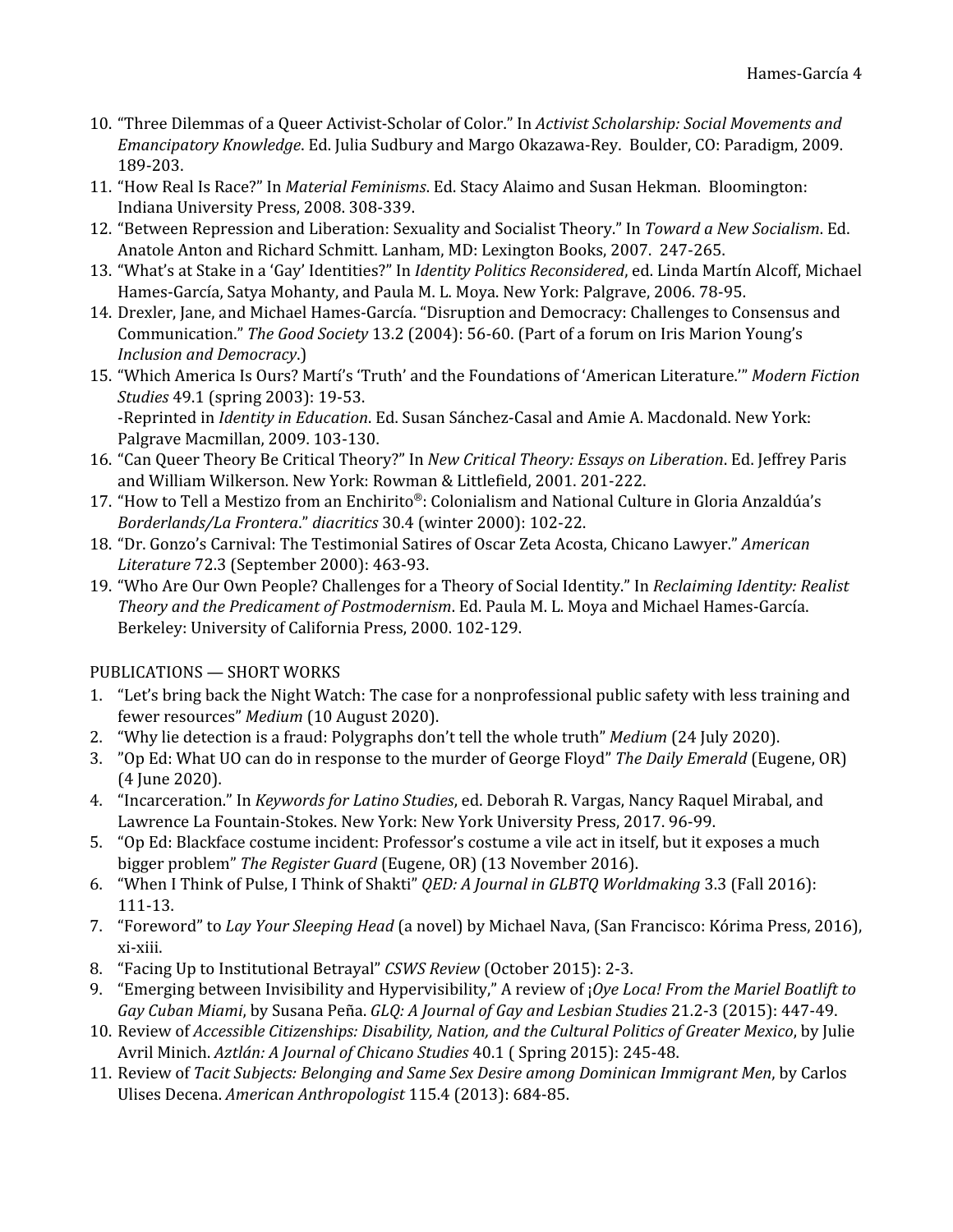- 12. Review of *Encarnación: Illness and Body Politics in Chicana Feminist Literature*, by Suzanne Bost. *Disability Studies Quarterly* 31.3 (2011).
- 13. Review of *To Alcatraz, Death Row, and Back: Memories of an East L.A. Outlaw*, by Ernie López and Rafael Pérez-Torres, and *Chicana Lives and Criminal Justice: Voices from El Barrio*, by Juanita Díaz-Cotto. *Latino Studies* 6.1-2 (Spring 2008): 229-232.
- 14. "Transnational Borderlands Studies in the Mid-Twentieth Century." Review essay on *The Borderlands of Culture: Américo Paredes and the Transnational Imaginary*, by Ramón Saldívar. *A Contracorriente: Una revista de historia social y literature de América Latina*. 4.2 (2007): 204-210. <www.ncsu.edu/project/acontracorriente>
- 15. Review of *Chicano Timespace: The Poetry and Politics of Ricardo Sánchez*, by Miguel R. López. *American Literature* 75.4 (December 2003): 882-883.
- 16. "María Lugones." *Encyclopedia of Feminist Theories*. General ed. Lorraine Code. New York: Routledge, 2000. (2nd edition, 2003)
- 17. \*"Mestizos in Flux: (Un)Closeting Race and Sexuality in the Work of Cherríe Moraga and Richard Rodriguez." In *Expanding Raza World Views: Sexuality and Regionalism: Selected Proceedings of the National Association of Chicana and Chicano Studies, 1995.* Berkeley, CA: NACCS, 1999.

## COURSES TAUGHT — GRADUATE

Abolition (2021); Race, Ethnicity, and the Law: Urban Policing (2021, 2020); Race and Incarceration (2019, 2016, 2011); Black & Brown Power (2018, 2016); Postcolonialism and Eurocentrism (2016); Queer Ethnic Studies (2014); The Post-War "Gay" Novel (2012); Queer Theory (2010); The Prison-Industrial Complex (2009, 2006); The Chicana/o Novel (2008); Identity, Multiculturalism, & Literature (2006); Introduction to Literary Theory (2004); Race and Sexuality (2003); Cultural Studies and C.L.R. James (2002); American Literature to 1920 (2002); Race, Law, and American Literature (2001, 1999); Resistance and Revolution (2000); Chicana/o Aesthetics and the "Novel" (2000); Queer Theory and Its Discontents (1999).

## COURSES TAUGHT — UNDERGRADUATE

Social Equity & Criminal Justice (2021, 2020, 2018, 2017, 2017, 2016, 2015, 2014, 2012); Race, Ethnicity, and the Law: Urban Policing (2021, 2020); Introduction to Chicano & Latino Studies (2021, 2019, 2019, 2018, 2016, 2010); Latinx Academic Residential Community Seminar (2020, 2020, 2019); Race and Incarceration (2019, 2016, 2011); Theoretical Perspectives in Ethnic Studies (2019, 2018, 2017, 2016, 2015, 2014, 2012, 2011); Black & Brown Power (2018, 2016); College Connections (2018, 2017, 2014, 2012, 2011, 2010, 2009, 2008); Postcolonialism & Eurocentrism (2016); Race, Gender, and SF (2012); Interdisciplinary Research Methods (2011); Race and Science Fiction (2010); Introduction to Ethnic Studies (2009, 2008, 2008, 2007); The Prison Industrial Complex (2009, 2006); Ethnic Studies Proseminar (2008, 2007); The Chicana/o Novel (2008); Introduction to Literary Theory (2005, 2004, 2001, 2000); U.S. Latina/o Literatures (2004, 1999); American Literature to 1920 (2002, 1998, 1998); Prison Literature (2002, 1999); Latina/o Cultural Studies (2000).

## CHAIRED DISSERTATIONS

1. Sarah Ray Rondot, "Radical Epistemologies in 21<sup>st</sup> Century Trans\* Life Writing" (English, University of Oregon, 2015).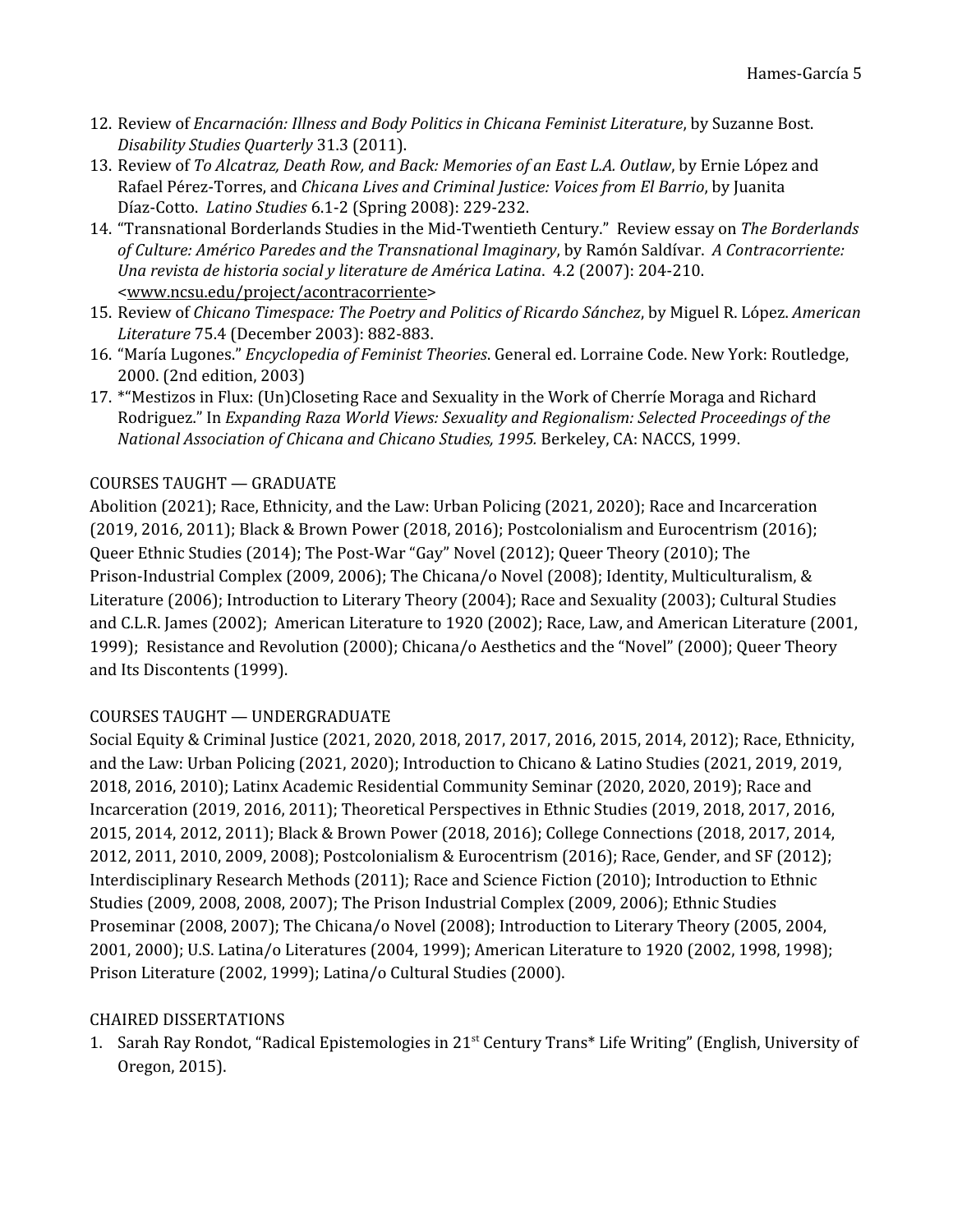- 2. Jenée Wilde, "Speculative Fictions, Bisexual Lives: Changing Frameworks of Sexual Desire" (English, University of Oregon, 2015).
- 3. Adale Sholock, "Autobiographical In/Visibilities: Queer Theory and the Politics of Sexual Self-Representation," (English, Binghamton University, State University of New York, 2004).

### OTHER DISSERTATION COMMITTEES — UNIVERSITY OF OREGON

Jon Jaramillo (Romance Languages); Margaret Newton (Philosophy); Alex Pratt (Critical & Sociocultural Studies in Education); Kevin Regan-Maglione (Romance Languages); Nicole Francisco (Political Science); Olga Sánchez-Salveit (Theatre Arts, 2019); Asilia Franklin-Phipps (Critical & Sociocultural Studies in Education, 2018); Baran Germen (Comparative Literature, 2018); Álvaro Ares (Romance Languages, 2016); Blanca Aranda, (Romance Languages, 2012); Nathan Erickson (Sociology, 2012); Max Rayneard (Comparative Literature, 2011); Grant Silva (Philosophy, 2011); Julia Heffernan (Education Studies, 2010); Alisia Cabán (Counseling Psychology, 2009); Anne-Christin Trost (Educational Leadership, 2008); Jonathan Cook (Psychology, 2007).

#### OTHER DISSERTATION COMMITTEES — BINGHAMTON UNIVERSITY, SUNY

Manuel Chávez-Jiménez (Philosophy, Interpretation, and Culture, 2012); Gabriela A. Veronelli (Philosophy, Interpretation, and Culture, 2012); Mazi Allen (Philosophy, Interpretation, and Culture, 2011); Gabriel Soldatenko (Philosophy, Interpretation, and Culture, 2010); Michael Calderón-Zaks, (Sociology, 2008); Shireen Roshanravan, (Philosophy, Interpretation, and Culture, 2007); Nancy Mercado, (English, 2004); Thomas O'Connor (English, 2004); Heather Levy (English, 2003); Annji Kinoshita-Bashforth (English, 2002); Laura Meier (English, 2002); Éva Tettenborn (English, 2002); Kyoko Amano (English, 2001).

OTHER PEDAGOGICAL EXPERIENCE (FULL TEACHING PORTFOLIO AVAILABLE ON REQUEST) Training Institute, Inside-Out Prison Exchange Program (Nanaimo, British Columbia), May 26–June 1, 2019.

The Future of Minority Studies Summer Institute (Stanford University): "Theory from the Periphery: Minority Struggles for Social Justice" (co-taught with Paula Moya) (July 24-August 4, 2006) (Two-week summer seminar for advanced graduate students and junior faculty.)

Elmira Maximum Security Correctional Facility for Men, Elmira New York (year-long college level courses co-taught with William Martin) Global Cultural Studies (2004–2005) Social Change in Africa and the Americas (2001–2002).

### KEYNOTE ADDRESSES

- 1. "Bailando con el Pensamiento de María Lugones: Embodiment, Place, Decoloniality," *Toward Decolonial Feminisms*, Rock Ethics Institute, Pennsylvania State University, State College, Pennsylvania, May 12, 2018.
- 2. "The Limits of Imagination: Mass Cultural Production, Race, and the U.S. Prison Crisis," Society for the Study of the Multi-Ethnic Literature of the United States (MELUS), 23 rd Annual Conference, *Poetic Justice: Imagination, Empowerment, and Identity in Multi-Ethnic Literatures of the U.S.,* Pullman, Washington, April 3, 2009.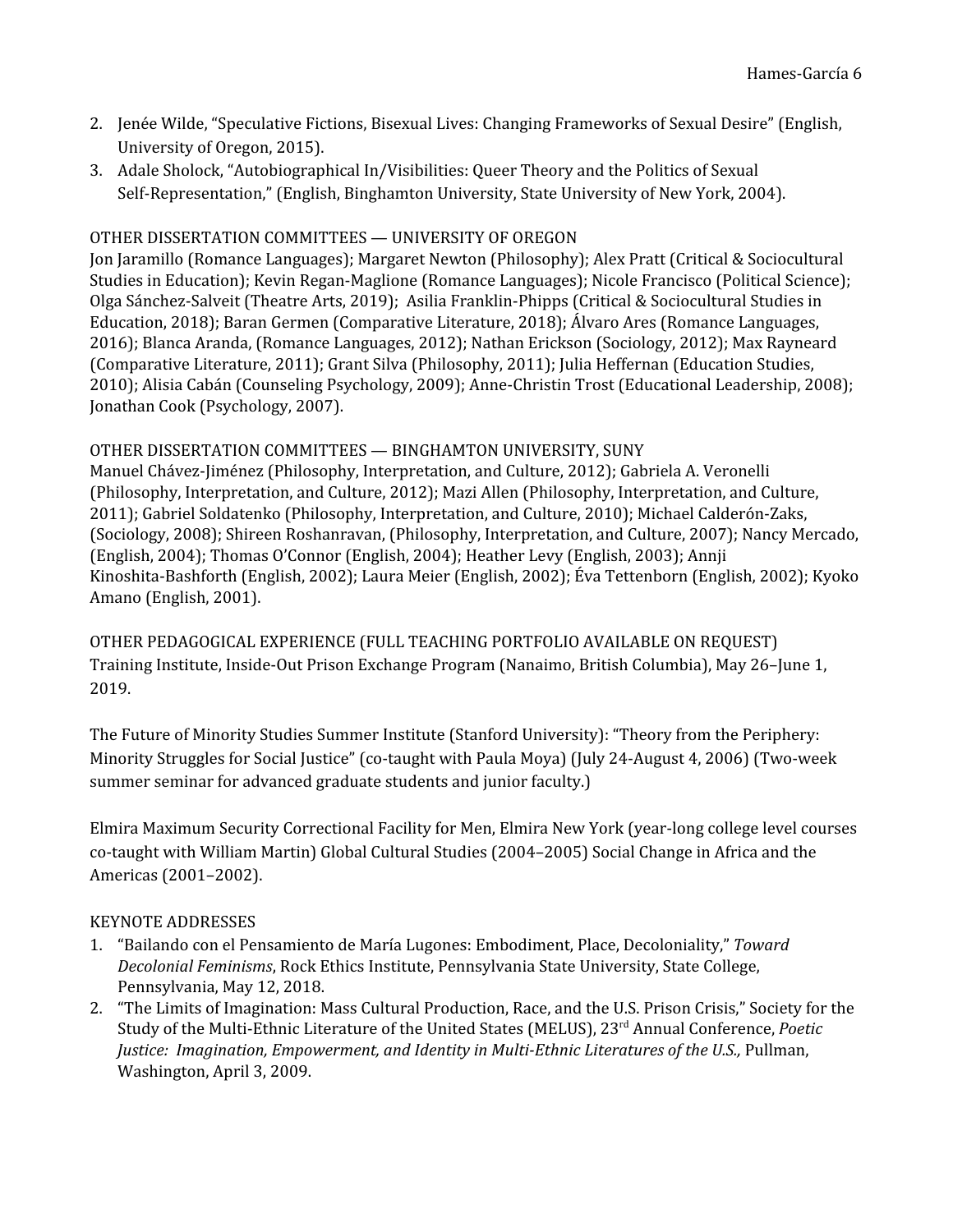- 3. "Men of Color and the Colonial/Modern Gender System," 2<sup>nd</sup> Annual National Association for Chicana and Chicano Studies (NACCS) Joto Caucus Conference, *Sacred Space Making: Mapping Queer Scholarship, Activism, and Performance*, Los Angeles, California, October 10, 2008.
- 4. "Visión: Regional and Global Spaces of Chicana and Chicano Studies," Plenary Presentation, National Association for Chicana and Chicano Studies (NACCS), Miami, Florida, April 14, 2005.

## INVITED PRESENTATIONS

- 1. "Race, Policing, and Barriers to Reform," *Ideas on Tap*, Museum of Natural and Cultural History, University of Oregon, December 2, 2020.
- 2. "Voices of Dissent: How Faculty Can Support Student Activism," American Association of University Professors Summer Institute, July 23, 2020.
- 3. "Not Exactly What We Had in Mind: Civilian Review as a Response to Crises in Policing," University of Texas at Austin, February 27, 2020.
- 4. "Una Carta a María Lugones," *Contested Terrains: Women of Color, Feminisms, and Geopolitics*, Association for Feminist Ethics and Social Theory (FEAST) Conference, Clearwater Beach, Florida, October 2, 2015.
- 5. "Are Prisons Tolerable?" Stanford University, Stanford, California, October 22, 2015.
- 6. Comment, "Book Symposium: Allison Weir, *Identities and Freedom: Feminist Theory between Power and Connection*," American Philosophical Association (APA) Pacific Division Annual Meeting, San Diego, California, April 14, 2014.
- 7. Discussant, "Race and Sexuality: Critical Intersections and Interventions," Pacific Sociological Association Annual Meeting, Portland, Oregon, March 27, 2014.
- 8. Colloquium: "Identity and Multiplicity," Philosophy Department, University of Oregon, February 21, 2013.
- 9. Roundtable: Latina/o Scholars on Latina/o Arts and Culture, *Seizing the Moment Now*, National Association of Latino Arts and Cultures (NALAC) Annual Conference, Philadelphia, Pennsylvania, October 18, 2012.
- 10. Respondent: "Comparatively Queer: LGBT Movement/Resistance/Identity Around the Globe," Western Political Science Association, Portland, Oregon, March 22, 2012.
- 11. "Roundtable: Queer Latin@ Academics, Arts, and Activisms," University of California, Berkeley, October 13, 2011.
- 12. "Colonial Heteropatriarchy and the Racialization of (Not-)Men—or Looking for Gender and Sexuality in Surprising Places," *Remapping the Terrain: 'Our American Stories': A Conference in Memory of Ronald T. Takaki*, College of Wooster, October 10, 2010.
- 13. "From *Oz* to Abu Ghraib: Homophobia, Masculinity, and the U.S. Prison Crisis," Pitzer College, Claremont, California, October 9, 2008.
- 14. "Feminism and Queer Men of Color," FMS Summer Institute Colloquium, Cornell University, Ithaca, New York, August 1, 2008.
- 15. "Transforming the Academy," *Activist Scholars and Pedagogies of Transformation*, Future of Minority Studies 2nd Annual Conference, Syracuse University, September 22, 2007.
- 16. "From *Oz* to Abu Ghraib: Homophobia, Masculinity, Empire," *Empires in the 21st Century*, Center for the Study of Women in Society, University of Oregon, May 18, 2007.
- 17. "From *Oz* to Abu Ghraib: Homophobia, Masculinity, and the Prison-Industrial Complex," Ethnic Studies Program, University of Nevada-Reno, April 13, 2007.
- 18. "Ramón Saldívar's *The Borderlands of Culture: Américo Paredes and the Transnational Imaginary*," Department of English, Stanford University, October 11, 2006.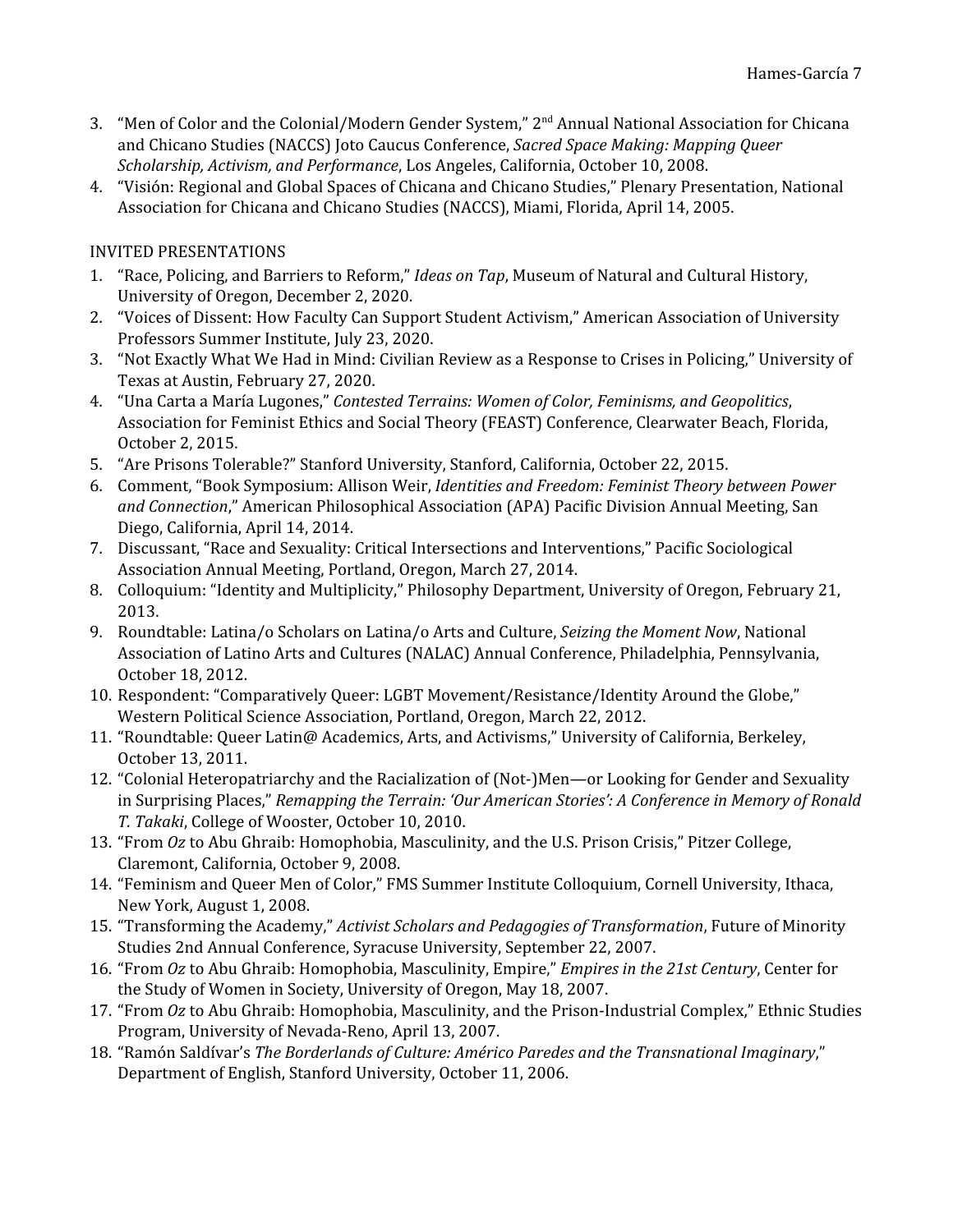- 19. "How Real Is Race?" *How Do Identities Matter Workshop*, University of Michigan, Ann Arbor, October 6, 2006.
- 20. "The Future of Minority Studies: Identity Politics Reconsidered," collaborative presentation with Linda Martín Alcoff, Satya Mohanty, and Paula Moya, Sonja Haynes Stone Center for Black Culture and History, University of North Carolina, Chapel Hill, April 20, 2006.
- 21. "From *Oz* to Abu Ghraib: Homophobia, Masculinity, and the Globalizing of the U.S. Prison-Industrial Complex," Department of English Lecture Series, University at Albany, State University of New York, March 29, 2006.
- 22. "Dilemmas of a Queer Activist-Scholar of Color," *Activist Scholarship: Radical Praxis and Emancipatory* Knowledge, University of Toronto, October 27-29, 2005.
- 23. "Roundtable: Teaching across Cultures." (Participant) The Future of Minority Studies: Mentoring and Multiculturalism, University of Michigan, Ann Arbor, September 30-October 1, 2005.
- 24. "'Reveling in Disability,' or Can Minority Identities Transform Society?" *Future of Minority Studies (FMS)-Mellon Summer Institute*, Cornell University, July 30, 2005.
- 25. Respondent, "Language, Identity, and Democracy," *Realism in the World* (conference), Stanford University, May 19, 2005.
- 26. "Roundtable: Contemporary Issues in Latina/o Studies," (Participant) Cultural Studies Association (CSA) National Meeting, Tucson, Arizona, April 24, 2005.
- 27. "What Is Chicana/o Literature?" Moore Lecture Series, Department of English, University of Oregon, April 4, 2005.
- 28. "What's at Stake in a 'Gay' Identity?" Cornell University School of Criticism and Theory, June 24, 2004.
- 29. "Peregrinajes y Callejeras/Pilgrims and Streetwalkers: The Tactical Strategies of María Lugones." *Queering Latina Cultures*, Cornell University, Ithaca, New York, February 21, 2004.
- 30. "The Pitfalls of Essentialism." Mellon Workshop on *The Future of Identities*, Stanford University, Palo Alto, California, January 15, 2004.
- 31. "The Pitfalls of Essentialism." *Reading Identity*, University of Wisconsin, Madison, October 10, 2003.
- 32. "Toward a Praxical Moral Theory: Prison Poets and Intellectuals." *Imagination, Imaging & Memory: Racial, Gender & Political Violence Conference*, Brown University, Providence, Rhode Island, March 15, 2003.
- 33. "Rethinking Chicana/o and Latina/o Studies: From the Internal Colony to Borderlands and Diaspora." *American Cultures Workshop*, Stanford University, Palo Alto, California, October 31, 2002
- 34. "Is Queer an Identity?" *Redefining Identity Politics: Internationalism, Feminism, Multiculturalism*, University of Michigan, Ann Arbor, October 19, 2002.
- 35. "American Identity and the Construction of the American Literary Canon." Utkal University, Bhubaneswar, Orissa, India, December 18, 2001.
- 36. "Freedom and Connection: Assata Shakur's *Assata* and Gopinath Mohanty's *High Tide, Ebb Tide*." The Forum on Contemporary Theory, Konark, Orissa, India, December 15, 2001.
- 37. "(Prison) Literature as Social Praxis and the Question of Moral Values." Faculty Seminar Series, Research Institute for the Comparative Study of Race and Ethnicity, Stanford University, Palo Alto, California, October 18, 2001
- 38. "Zapatismo: Indigenous Perspectives on Social Change." Elmira Maximum Security Correctional Facility for Men, Elmira, New York, April 25, 2001.
- 39. "The Future of Identity Politics." Hamilton College, Clinton New York, November 18, 2000.
- 40. "Cultural Studies and Historical Materialism." *After Postcolonialism, Beyond Minority Discourse*, Cornell University, Ithaca, New York, November 20, 1999.
- 41. "Can Queer Theory Be Critical Theory?" Society for Phenomenology and Existential Philosophy (SPEP), Eugene, Oregon, October 7, 1999.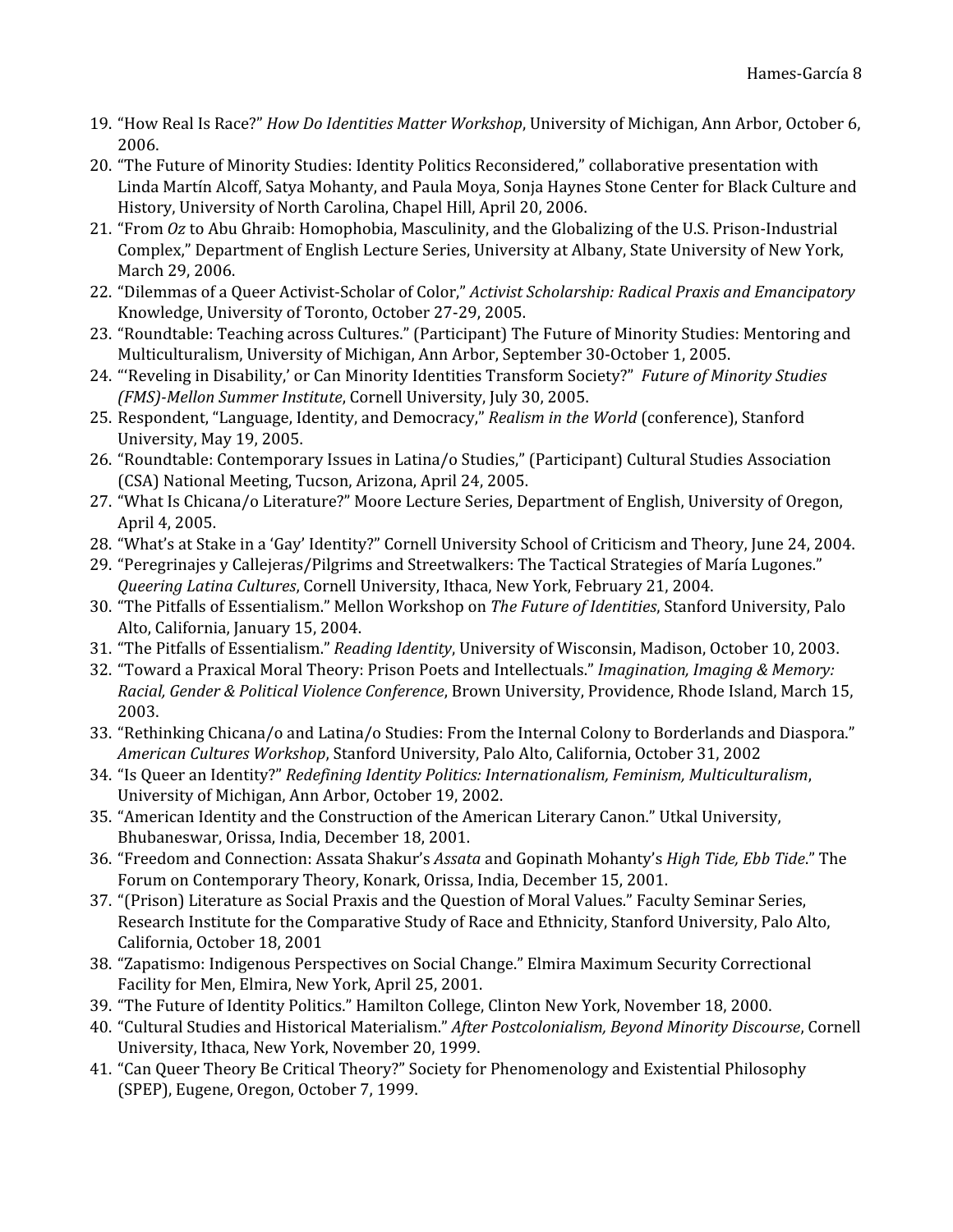42. "The Chicano Movement, 1968-1972." Sigma Delta Pi-National Hispanic Honor Society, Binghamton University, State University of New York, September 30, 1999.

### REFEREED PRESENTATIONS

- 1. Roundtable Participant, "Keywords in Latina/o Studies," "Deliberating Latina/o Studies: Promiscuity, Incivility, and "(Un)Disciplinarity," Latina/o Studies Association Meeting, Pasadena, California, July 8, 2016
- 2. Respondent, "Lo Siento: Queer Latina/o Embodied Consciousness (Without Apology)," American Studies Association Annual Meeting, Los Angeles, California, November 7, 2014.
- 3. "The White Homosexual and the Latin Macho: Racial and Sexual Ambiguity in John Rechy's Pre-Stonewall Novels," Critical Ethnic Studies Association, Chicago, Illinois, September 21, 2013.
- 4. "A Man, but What Kind? John Rechy's Ambivalent Rejection of Homonormativity," "Haciendo Caminos: Mapping the Futures of U.S. Latina/o Literatures," 1<sup>st</sup> Biennial U.S. Latina/o Literary Theory and Criticism Conference, New York City, New York, March 8, 2013.
- 5. Respondent, "Hemispheric Latinidades: Latina/o American Public Cultures, Public Conflicts," American Studies Association (ASA), San Juan, Puerto Rico, November 16, 2012.
- 6. "Beyond Slash: The Queer, Feminist, and Antiracist Labor of *Star Trek* Fandom," National Women's Studies Association (NWSA), Oakland, California, November 10, 2012.
- 7. Respondent, "Circles, Walls, and Chains: Transforming Justice in North America," American Studies Association (ASA), Baltimore, Maryland, November 18, 2011.
- 8. "John Rechy's Erotic Masculinities," Modern Language Association Annual Convention, January 9, 2011.
- 9. "Overcoming Barriers to Creating Institutional Connections between Ethnic Studies and Women's Studies," National Women's Studies Association Annual Conference, November 13, 2009.
- 10. "Roundtable: Framing the American in American Literature for the Twenty-First Century," American Literature Association Annual Convention, May 22, 2009.
- 11. Discussant, "Chicana Archetypes in Helena María Viramontes's Novel, *Their Dogs Came with Them*," National Association for Chicana and Chicano Studies (NACCS), New Brunswick, New Jersey, April 10, 2009.
- 12. "Roundtable: Overcoming the Associate Professor Glass Ceiling: Ongoing Discussion on Issues and Strategies for Faculty of Color," National Association for Chicana and Chicano Studies (NACCS), New Brunswick, New Jersey, April 9, 2009.
- 13. "Imprisonment and the Boundaries of Citizenship: Convict Disenfranchisement Laws," LatCrit XII, Seattle, Washington, October 4, 2008.
- 14. "Roundtable: Abolition and the Academy: Scholar Activists and Gender Justice," Critical Resistance 10, Oakland, California, September 28, 2008.
- 15. Respondent, "Poesía, Baile y Canción: The Politics, Implications, and Future of Chicana/os' Cultural Production," National Association for Chicana and Chicano Studies (NACCS), Austin, Texas, March 22, 2008.
- 16. "Roundtable: Faculty of Color and the Associate Professor Glass Ceiling: New Burdens, New Challenges; or The Post-Tenure Blues: What Happens after 'Happily Ever After'?," National Association for Chicana and Chicano Studies (NACCS), Austin, Texas, March 21, 2008.
- 17. "From *Oz* to Abu Ghraib: Homophobia, Masculinity, and the Globalizing of the U.S. Prison-Industrial Complex," American Studies Association (ASA), Oakland, California, October 14, 2006.
- 18. "Agency (Active Subjectivity) and the Movement of Intentions." Radical Philosophy Association (RPA) Conference: *Philosophy against Empire*, Washington, D.C., November 4-6, 2005
- 19. "María Lugones: Agency (Active Subjectivity) and the Movement of Intentions." LatCrit X: *Critical*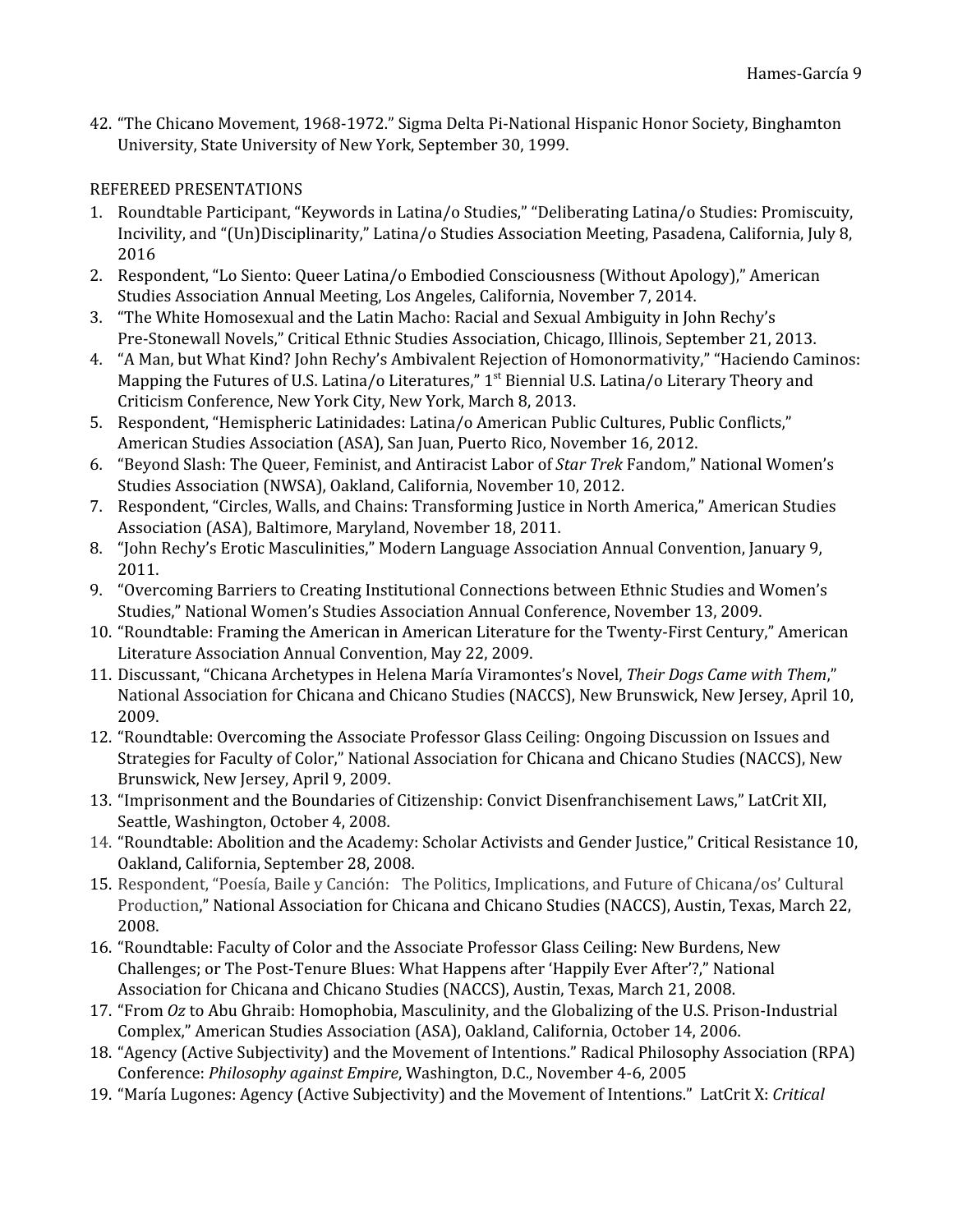*Approaches to Economic In/Justice*, San Juan, Puerto Rico, October 6-10, 2005

- 20. "Peregrinajes y Callejeras/Pilgrims and Streetwalkers: The Tactical Strategies of María Lugones." National Association for Chicana and Chicano Studies (NACCS), Albuquerque, New Mexico, April 2, 2004
- 21. "Peregrinajes y Callejeras/Pilgrims and Streetwalkers: The Tactical Strategies of María Lugones." American Philosophical Association (APA), Pacific Division, Pasadena, California, March 25, 2004
- 22. "Finding the Niche: The Gay Chicano Mystery Novels of Michael Nava." Modern Language Association (MLA), San Diego, California, December 2003
- 23. "Borderlands, Diaspora, Ethnicity: Whither Chicano/Latino and/or Mexican/American Studies?" American Studies Association, Houston, Texas, November 15, 2002.
- 24. "'Chicano Experience' and the Shifting Sands of Chicana and Chicano Cultural Theory." Modern Language Association (MLA), New Orleans, Louisiana, December 29, 2001
- 25. "Praxis and Solidarity in the Poetry of Pancho Aguila." *Thinking about Prisons: Theory and Practice*, SUNY College at Cortland, Cortland, New York, October 27, 2001.
- 26. "Who Is(n't) a Chicana/o Author and Why We Should Care." National Association for Chicana and Chicano Studies (NACCS), Tucson, Arizona, April 6, 2001.
- 27. "Teaching Anti-Racism." Radical Philosophy Association (RPA), Chicago, Illinois, November 3, 2000.
- 28. "Freedom, Unfreedom, and Assata's Struggle." New York College English Association (NYCEA), Hamburg, New York, September 30, 2000.
- 29. "The Prison-Industrial Complex." Workshop for the Socialist and Feminist Philosopher's Association, University of Massachusetts at Amherst, September 10, 2000.
- 30. "Love & Loneliness: John Rechy's *City of Night*." National Association for Chicana and Chicano Studies (NACCS), Portland, Oregon, March 25, 2000.
- 31. "Subverting Noir: Chicano/Joto Integrity & Morality in the Mystery Novels of Michael Nava." National Association for Chicana and Chicano Studies (NACCS), San Antonio, Texas, April 30, 1999.
- 32. "Joto Missions/Joto Positions, or Preaching to the Converted(?)." Roundtable organizer and participant, National Association for Chicana and Chicano Studies (NACCS), San Antonio, Texas, April 29, 1999.
- 33. "'Who Are Our Own People?': Challenges for a Theory of Social Identity." *Intersections of Race*, Morgan State University, in conjunction with the Radical Philosophy Association, Baltimore, Maryland, October 30, 1997.
- 34. "'Who Are Our Own People?': Challenges for a Theory of Social Identity." *Hispanics: Cultural Locations*, University of San Francisco, October 11, 1997.
- 35. "How to Tell a Mestizo from an Enchirito: On Anzaldúa's Critique of Nationalism." National Association for Chicana and Chicano Studies (NACCS), Sacramento, California, April 18, 1997.
- 36. "'Who Are Our Own People?': Coalitions Across Races and Sexualities." *Stepping Out II: A Symposium on Lesbian, Gay, Bisexual, and Transgender Issues* at the University of Rhode Island, Kingston, Rhode Island, April 10, 1996.
- 37. "Chicanas and Chicanos in 'Aztlán East': Alienation, Ideology, and the Politics of 'Diversity.'" Roundtable discussant, National Association for Chicana and Chicano Studies (NACCS), Chicago, Illinois, March 22, 1996.
- 38. "Sexuality, Ethnicity, and the Aesthetics of Resistance: Robert Garcia and the House of Color Video Collective." National Association for Chicana and Chicano Studies (NACCS), Chicago, Illinois, March 21, 1996.
- 39. "Alternative Myths: Gloria Anzaldúa's Critique of Nationalism." *El Frente: U.S. Latinas Under Attack and Fighting Back. A Conference on U.S. Latina Feminisms* at Cornell University, Ithaca, New York, October 14, 1995.
- 40. "Mestizos in Flux: (Un)Closeting Race and Sexuality in the Work of Cherríe Moraga and Richard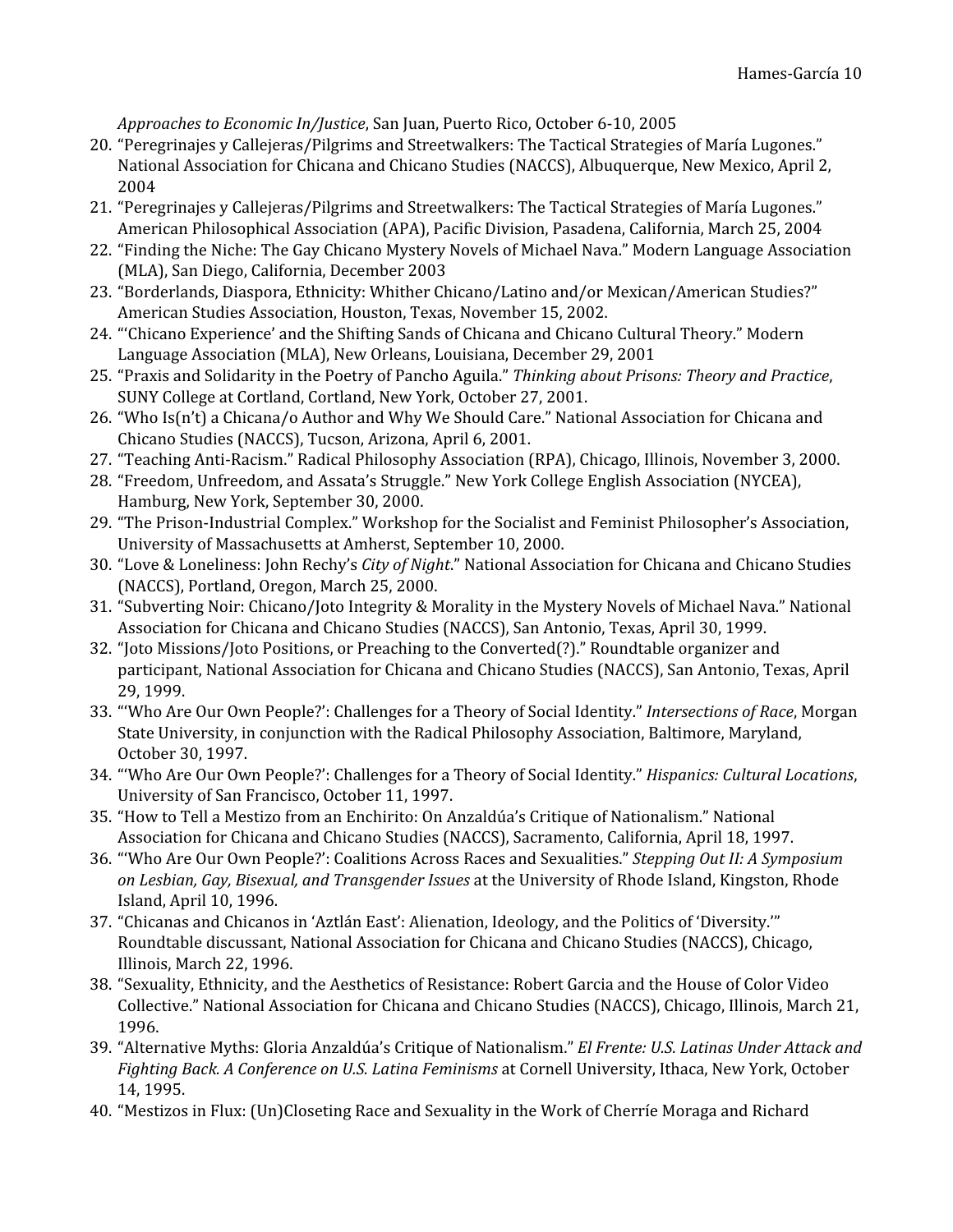Rodriguez." National Association for Chicana and Chicano Studies (NACCS), Spokane, Washington, March 31, 1995.

- 41. "Robert Garcia: Latino Activism in the Wake of AIDS." *Constructing Queer Cultures*, a conference at Cornell University, February 10, 1995.
- 42. "Homophobia, Race, and White Supremacy." *InQueery, InTheory, InDeed*, a conference at the University of Iowa, November 19, 1994.
- 43. "Race/Sex/Violence: Race and Anti-Gay and Lesbian Violence." *Seizing the Moment*, University of Texas at Austin, March 5, 1994.

#### ADDITIONAL RESEARCH AND TRAINING

- 2020 MAXQDA 2020 for Windows and Mac
- 2019 Pardee-RAND Faculty Leaders Program
- 2018 9th Annual Decolonial Summer School, University College Roosevelt, Middelburg, The **Netherlands**
- 2007 Invited Participant, *Worlds in Motion: Migration, Boundaries, Identities*, the Fourth Annual German-American Frontiers of Humanities (GAFOH) Symposium, jointly sponsored by the American Philosophical Society and the Alexander von Humboldt Foundation, Potsdam, Germany, October 18-21.
- 1999-03 Dean's Workshop on Reconceptualizing U.S. Latino/a Studies, Binghamton University (Director, 2001-2003)
- 1998-00 Dean's Workshop on Methodologies of Resistant Negotiation, Binghamton University
- 1995 Bibliographical Research Assistant. Performed extensive archival and library research for a comprehensive bibliography of U.S. Latina/o Literature, including poetry, drama, prose fiction, film and video, and anthologies. Worked in association with David Bloch of the Cornell University Library and Ben Olguín of the Cornell English Department.

#### NATIONAL AND REGIONAL SERVICE

- 2020 Campus Police Working Group, American Association of University Professors (AAUP)
- 2019-21 Vice President at Large, American Federation of Teachers (AFT)-Oregon
- 2018-19 Vice-President for Membership and Organizing, American Association of University Professors (AAUP)-Oregon
- 2016-18 Editorial Board, *Critical Ethnic Studies*
- 2016-18 Specialist Reviewer, American Council of Learned Societies (ACLS)
- 2007–10 Advisory Board, *Critical Studies on the Left*, a book series with Lexington Books, edited by Anatole Anton and Richard Schmitt
- 2004–06 Editorial Board, *Radical Philosophy Review (RPR)*
- 2003–05 Editorial Board, *Wagadu: A Journal of Transnational Women's & Gender Studies*
- 2006–15 Series Editor (with Linda Martín Alcoff, Satya Mohanty, Paula Moya, and Tobin Siebers), *The Future of Minority Studies*, a book series with Palgrave Macmillan
- 2000-13 Coordinating Team, the Future of Minority Studies National Research Project
- 2009–11 Editorial Board, *Azltán: A Journal of Chicano Studies*
- 2009 Queer Studies Prize Committee, State University of New York Press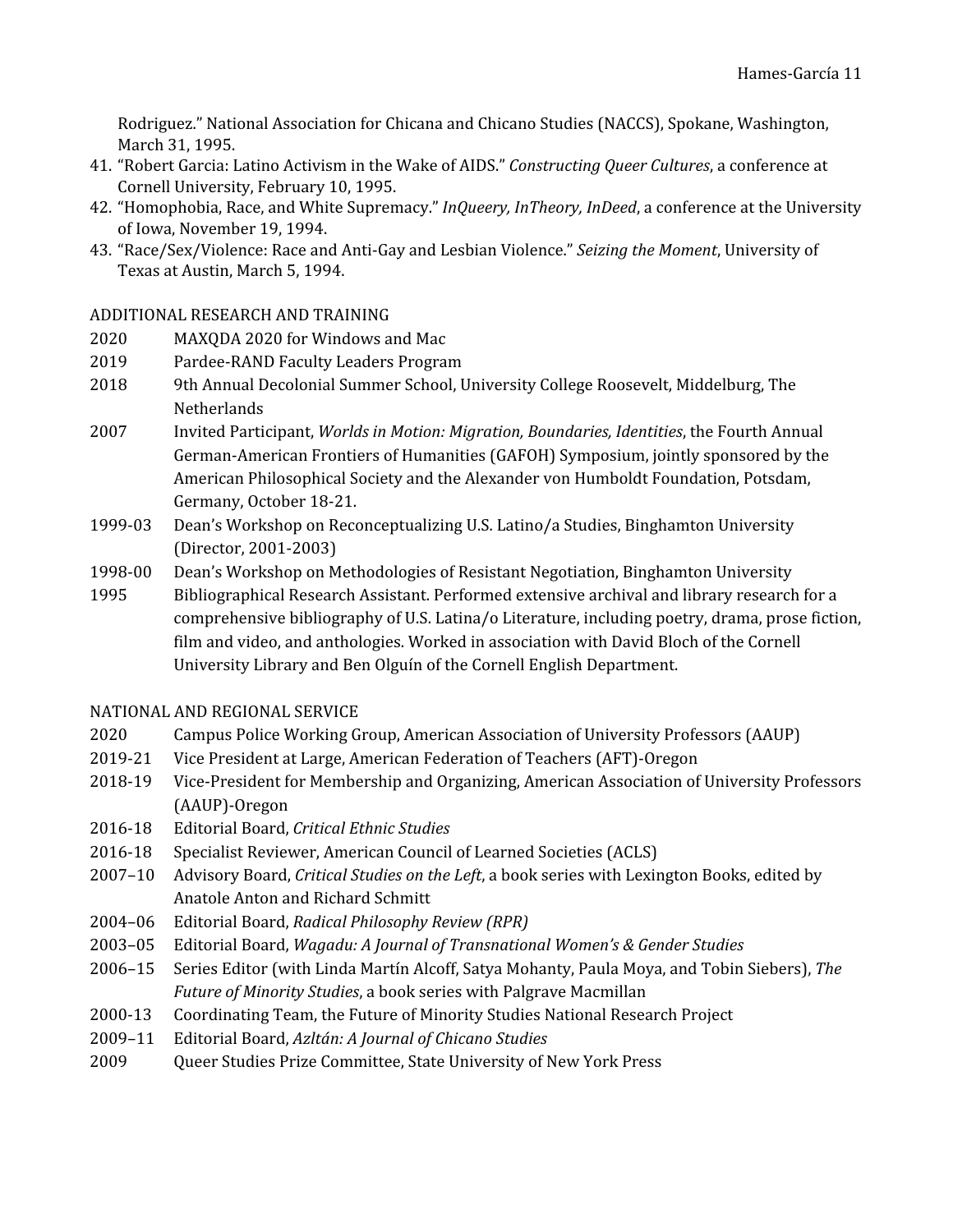- 2006 Co-Organizer (with Ernesto Martínez), New Directions and Intersections: A Future of Minority Studies National Conference at the University of Oregon, November 9-11 (105 registered participants)
- 2004-05 Treasurer, National Association of Chicana and Chicano Studies (NACCS)
- 2003-05 Coordinating Committee, National Assoc. of Chicana and Chicano Studies (NACCS)
- 2000–10 Member of the Coordinating Team and the Summer Institute Executive Committee for the Future of Minority Studies (FMS) Project, a national research initiative based at Cornell University, Spelman College, Stanford University, and the Universities of Michigan-Ann Arbor, Oregon, and Wisconsin-Madison (http://fmsproject.cornell.edu)
- 2000-01 National Secretary and Newsletter Editor, NACCS
- 1999-01 Coordinating Committee, National Assoc. of Chicana and Chicano Studies (NACCS)
- 1995 Coordinating Committee, *El Frente: U.S. Latinas Under Attack and Fighting Back. A Conference on U.S. Latina Feminisms* (Cornell University)

## PROMOTION AND TENURE REVIEWS

Binghamton University; Bryn Mawr College; California State University-San Francisco; CUNY College of Staten Island; Ithaca College; Northwestern University; Rutgers University, New Brunswick; Stanford University; Stony Brook University, SUNY; Texas Christian University; University of Arkansas; University of California, Los Angeles; University of California, Riverside; University of Massachusetts Dartmouth; the University of Minnesota; the University of Nevada-Reno; the University of Wisconsin-Madison; University of Washington; University of West Virginia; Washington State University.

## MANUSCRIPT REVIEWS — BOOKS

Oxford University Press; Duke University Press; the University of Minnesota Press; Palgrave Macmillan; Longman Publishers; Stanford University Press; State University of New York Press; Temple University Press; University of Texas Press.

# MANUSCRIPT REVIEWS — ARTICLES

*AlterNative: An International Journal of Indigenous Peoples; Association of Mexican American Educators Journal; Aztlán: A Journal of Chicano Studies*; *Cultural Critique*; *Diálogo: An Interdisciplinary Studies Journal*; *Gender & Society*; *GLQ: A Journal of Lesbian and Gay Studies*; *Hypatia: A Journal of Feminist Philosophy*; *International Journal of Transitional Justice*; *MELUS: The Journal of the Society for the Study of the Multi-Ethnic Literature of the United States*; *PMLA: Publications of the Modern Language Association*; and *Radical Philosophy Review (RPR)*; and *Twentieth Century Literature*

## UNIVERSITY SERVICE (APPOINTED OR \*ELECTED)

- 2020-21 Senate Executive Committee
- 2019-21 Senator, University of Oregon Senate\*
- 2018 Chair, Faculty Search Committee, Ethnic Studies Department
- 2017-20 Vice President for Equity and Diversity, United Academics of the University of Oregon (AAUP/AFT Local 3209)\*
- 2017-18 Difference, Inequality, and Agency (DIA) Committee on Accelerating the Impact of Teaching (CAIT)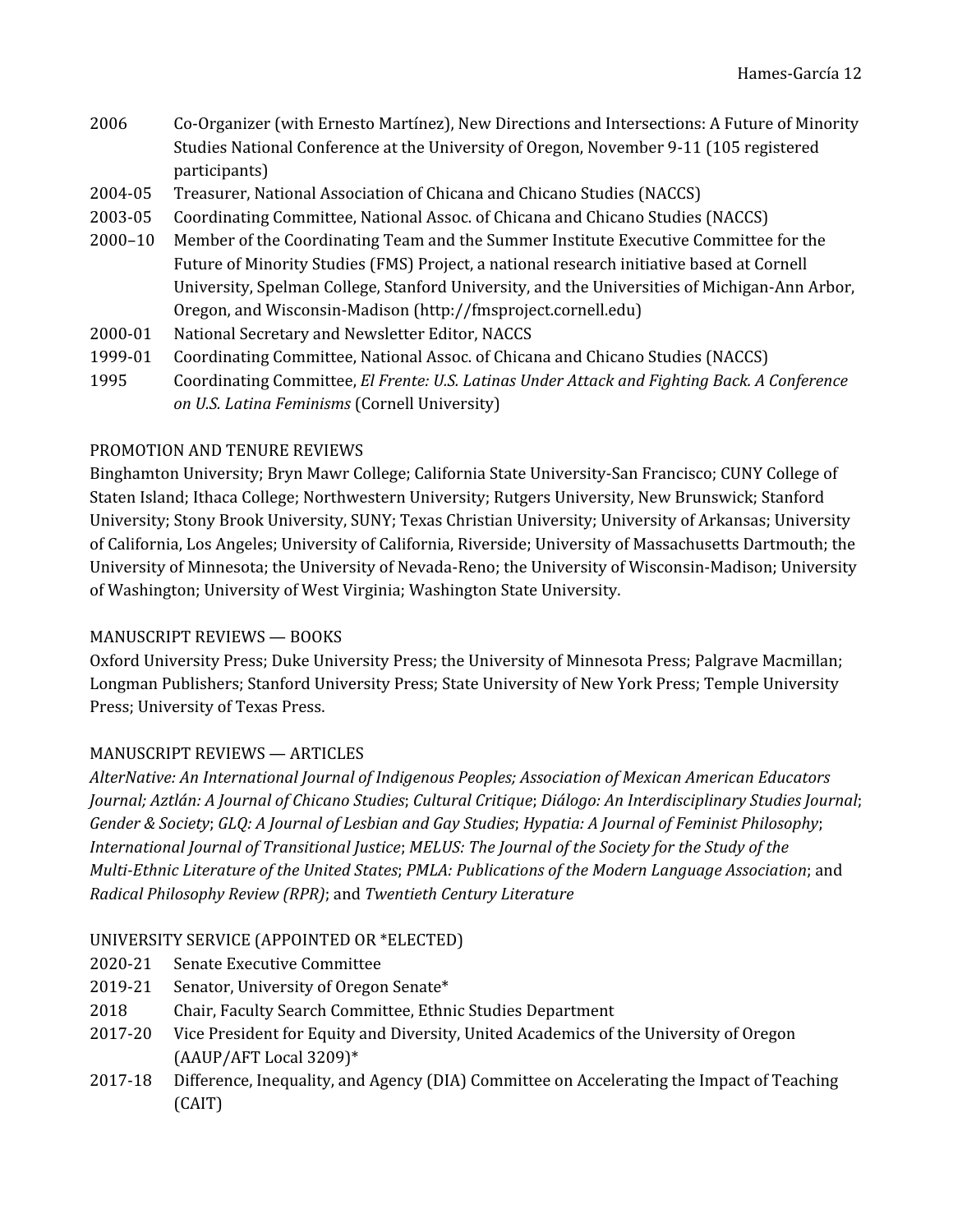2016 Tenure Committee, Education Studies 2016 Personnel Committee 2016-20 Executive Committee, United Academics (AAUP/AFT Local 3209)\* 2016-17 Postdoctoral Search Committee, English Department 2016-17 Co-Chair for Equity and Diversity, United Academics of the University of Oregon (AAUP/AFT Local 3209) 2015 Fund for Faculty Excellence Award Selection Committee 2015-16 Advisory Board, enter for the Study of Women in Society 2014-15 University Strategic Plan Task Force 2014-15 Faculty Advisory Council (Presidential advisory committee on university affairs)\* 2014-15 Director, Center for the Study of Women in Society 2012 University Presidential Search Committee 2012-14 University Committee on Committees 2012-14 Lesbian, Gay, Bisexual, & Transgender Concerns Committee\* 2009 UO Graduate Research Awards Committee 2009 Innovations in Diversity and Academic Excellence Review Committee 2009-11 Faculty Advisory Council\* 2009-11 Co-Chair, The Americas in a Globalized World Steering Committee 2008 UO Graduate Research Awards Committee 2008 Martin Luther King, Jr. Awards Committee 2008-09 Chair, Faculty Search Committee, Ethnic Studies Department 2007 International Studies Program Internal Review Committee 2007 Chair, Faculty Search Committee, Ethnic Studies Program 2007–11 Advisory Committee, Center for Latina/o and Latin American Studies (CLLAS) 2007-08 College of Arts & Sciences Dean Search Committee 2006 Co-chair (with Lars Skalnes), Faculty Search Committee, Ethnic Studies Program & Political Science Dept. 2006-11 Program Director and Department Head 2006–11 Latin American Studies Committee 2006-09 Graduate Council\* 2006-08 Faculty Personnel Committee (Provost's advisory committee on promotion & tenure cases)\* 2006-08 Executive Committee, Center for the Study of Women in Society 2006-08 Advisory Board, Oregon Humanities Center 2006-07 Faculty Search Committee, Teacher Education Dept., College of Education 2005-06 Faculty Search Committee, Ethnic Studies Program & Political Science Department 2005-06 Faculty Search Committee, English Department 2004-05 Chair, Faculty Search Committee, English Department 2003-05 Director of Undergraduate Studies, English Department 2000 Chair, U.S. Latina/o Studies Subcommittee, Latin American and Caribbean Area Studies Program 2000-01 Faculty Search Committee, English Department 2000-01 English Department Undergraduate Advisor, English Department 1999 Organizing Committee, *Dialogue on the Politics of Resistance*